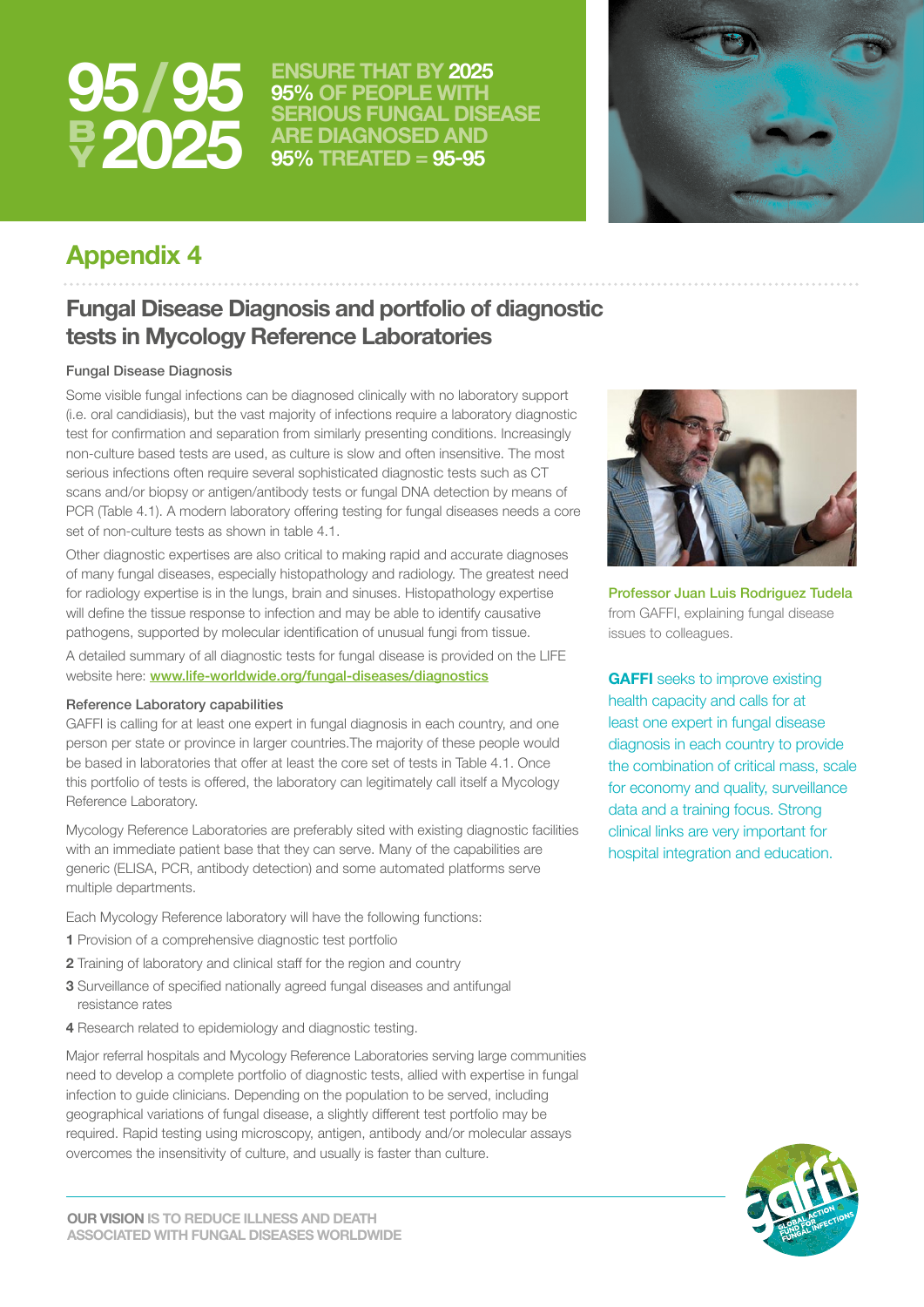

# **Fungal Disease Diagnosis and portfolio of diagnostic tests in Mycology Reference Laboratories**

A modern mycology laboratory offers the following portfolio of tests and these will form the core diagnostic capabilities of each newly constituted laboratory. These core tests should be present in any large mycology laboratory. Additional testing and the complete portfolio of testing for a Mycology Reference Laboratory is described in the text below.

| Table 4.1 Core diagnostic tests for a modern mycology laboratory |  |  |
|------------------------------------------------------------------|--|--|

| <b>Test</b>                                                                   | <b>Infection</b>                                                   | <b>Diagnostic sensitivity</b> | Turnaround time* |
|-------------------------------------------------------------------------------|--------------------------------------------------------------------|-------------------------------|------------------|
| Direct microscopy                                                             | Invasive infections, skin, hair and<br>nails, WC                   | 30-90%                        | 2 hours          |
| Antigen                                                                       | Cryptococcal meningitis                                            | 99%                           | 2 hours          |
| PCR on respiratory samples                                                    | Pneumocystis pneumonia                                             | 98%                           | 1 day            |
| Antigen (ELISA) on serum and<br>respiratory samples                           | Invasive aspergillosis<br>(histoplasmosis <sup>®</sup> )           | 80%                           | 2 days           |
| Glucan detection                                                              | Most fungal infections, high NPV<br>allowing therapy to be stopped | 65-77%                        | 2 days           |
| Aspergillus IgG antibody                                                      | Chronic pulmonary aspergillosis                                    | 80-95%                        | 2 days           |
| Aspergillus IgE                                                               | Screen for ABPA in asthma                                          | $>95\%$                       | 2 days           |
| Fungal culture and identification                                             | All except Pneumocystis                                            | 10-50%                        | $3-14$ days      |
| Molecular identification from<br>histopathology positive, culture<br>negative | All, especially mould infections                                   | 50-60%                        | 7 days           |
| Itraconazole, voriconazole and<br>posaconazole blood levels.TDM               | Aspergillosis                                                      | 100%                          | 3 days           |

\* Turnaround time includes transport to laboratory, test time (including batching), reporting and assumes a normal working day. ◊ *Aspergillus* antigen cross-reacts with *Histoplasma* antigen **NPV** - negative predictive value

For the most common fungal diseases, the following tests are essential. For rarer diseases, combinations of direct microscopy, culture, histopathology and molecular identification of fungi are required. Adaptation over time to accommodate changing circumstances, outbreaks, technology improvements and research findings is required, and no doubt this listing will be out of date in a few years. Clinical links and surveillance are also critically important functions (see below).

# **Nail infections**

Microscopy, culture, fungal identification and molecular detection (PCR) for the most common cause of nail infection *Trichophyton rubrum.* 

### *Pneumocystis* **pneumonia**

*Pneumocystis* molecular detection (PCR) or immunofluorescence microscopy, 1,3 beta-D-glucan detection in blood.

**Cryptococcal meningitis** Cryptococcal antigen, fungal culture and molecular identification, flucytosine blood levels.

# *Histoplasma capsulatum*

disseminated and pulmonary infection: *Histoplasma* antigen testing, blood culture, *Histoplasma* antibody testing, itraconazole blood concentrations.

# *Talaromyces marneffei* **disseminated infection (in South East Asia)** Blood culture, *Aspergillus* galactomannan (antigen) testing, itraconazole blood

concentrations.

### **Candidaemia, invasive candidiasis,**  *Candida* **peritonitis and oesophageal candidiasis**

Blood and other cultures, rapid identification of *Candida* species (ie Chromagar or equivalent, PNA FISH, PCR), complete yeast identification and fluconazole and echinocandin susceptibility testing.

# **Chronic pulmonary aspergillosis:**

*Aspergillus* IgG testing (Siemens Immunolite 2000 is best), fungal culture of respiratory samples, with identification of moulds, susceptibility testing of *Aspergillus* spp., itraconazole and voriconazole blood concentrations.

Continued overleaf.